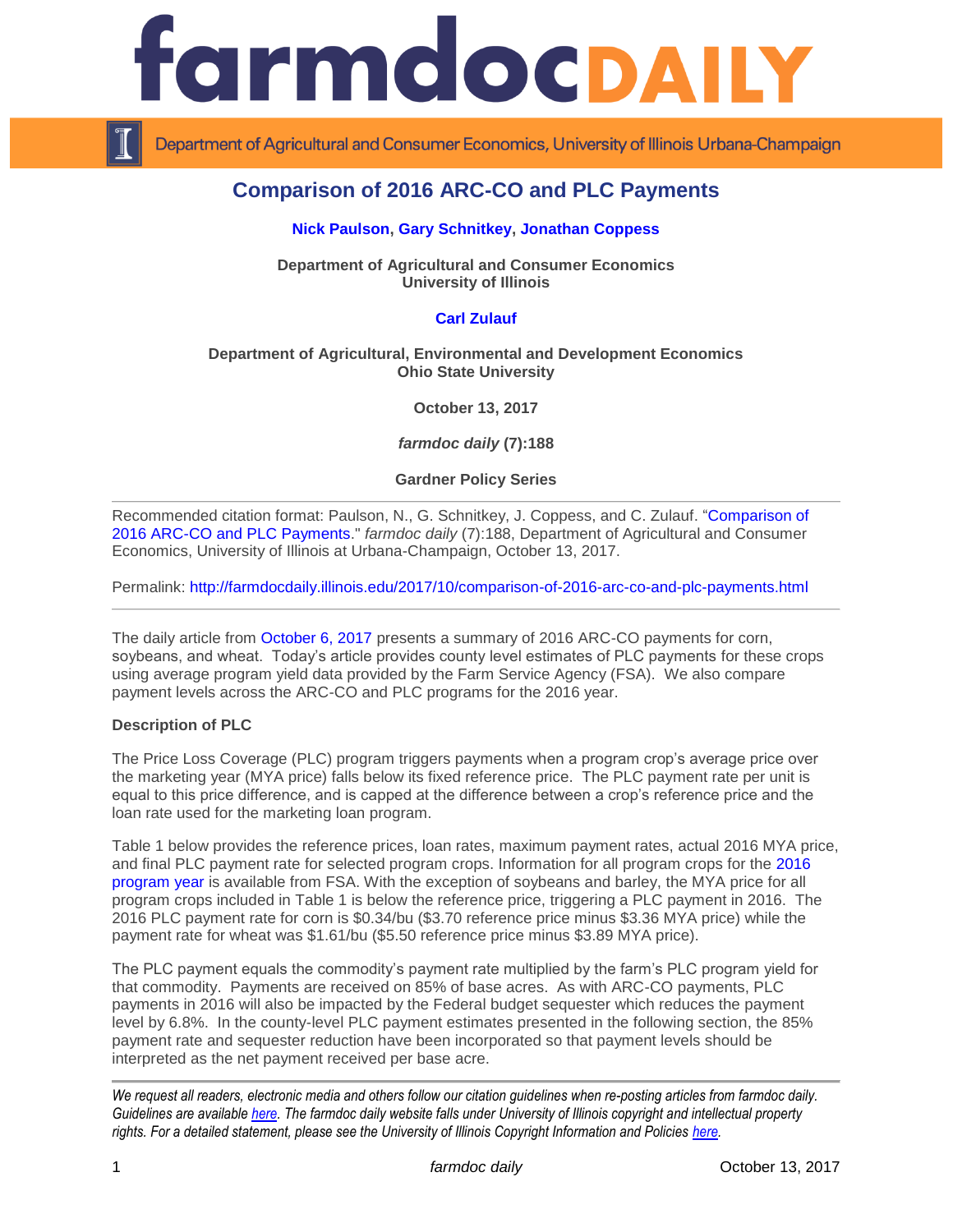| Table 1. PLC Program Parameters and Payment Rates for 2016, Selected<br><b>Program Crops</b> |                                  |                       |                                         |                   |                                                    |
|----------------------------------------------------------------------------------------------|----------------------------------|-----------------------|-----------------------------------------|-------------------|----------------------------------------------------|
|                                                                                              | <b>PLC</b><br>Reference<br>Price | National Loan<br>Rate | Max PLC<br>Payment<br>Rate <sup>1</sup> | 2016 MYA<br>Price | <b>Final 2016</b><br><b>PLC</b><br>Payment<br>Rate |
| Corn                                                                                         | \$3.70/bu                        | \$1.95                | \$1.75                                  | \$3.36            | \$0.34                                             |
| Soybeans                                                                                     | \$8,40/bu                        | \$5.00                | \$3.40                                  | \$9.47            | \$0.00                                             |
| Wheat                                                                                        | \$5.50/bu                        | \$2.94                | \$2.56                                  | \$3.89            | \$1.61                                             |
| <b>Barley</b>                                                                                | \$4.95/bu                        | \$1.95                | \$3.00                                  | \$4.96            | \$0.00                                             |
| Oats                                                                                         | \$2.40/bu                        | \$1.39                | \$1.01                                  | \$2.06            | \$0.34                                             |
| <b>Peanuts</b>                                                                               | \$0.2675/lb                      | \$0.18                | \$0.09                                  | \$0.20            | \$0.07                                             |
| Grain<br>Sorghum                                                                             | \$3.95/bu                        | \$1.95                | \$2.00                                  | \$2.79            | \$1.16                                             |
| Canola                                                                                       | \$0,2015/lb                      | \$0.10                | \$0.10                                  | \$0.17            | \$0.04                                             |
| <sup>1</sup> Difference between the commodity's reference price and loan rate                |                                  |                       |                                         |                   |                                                    |

## **2016 PLC Payments for Corn and Wheat**

Figures 1 and 2 provide maps of average PLC payments by county for corn and wheat, respectively, in 2016. These county level estimates are based on the final payment rates for corn and wheat reported in table 1, and [average program yields by county](https://www.fsa.usda.gov/programs-and-services/arcplc_program/arcplc-program-data/index) provided by FSA. Payment levels for an individual farm will differ based on its specific program yield for each commodity.



All farms with corn base which elected the PLC program will receive a payment for 2016, with the size of that payment determined by the farm's program yield for corn and the farm's base acres. PLC payments per corn base acre in 2016 are largest in the Midwest region, particularly in southern Minnesota, the northern portions of Iowa, Illinois, and Indiana, and northwestern Ohio. Relatively large PLC payments (more than \$30 per acre) are also triggered in various Nebraska and Kansas counties. This regional pattern in relative payment size per base acre is driven by relative program yields.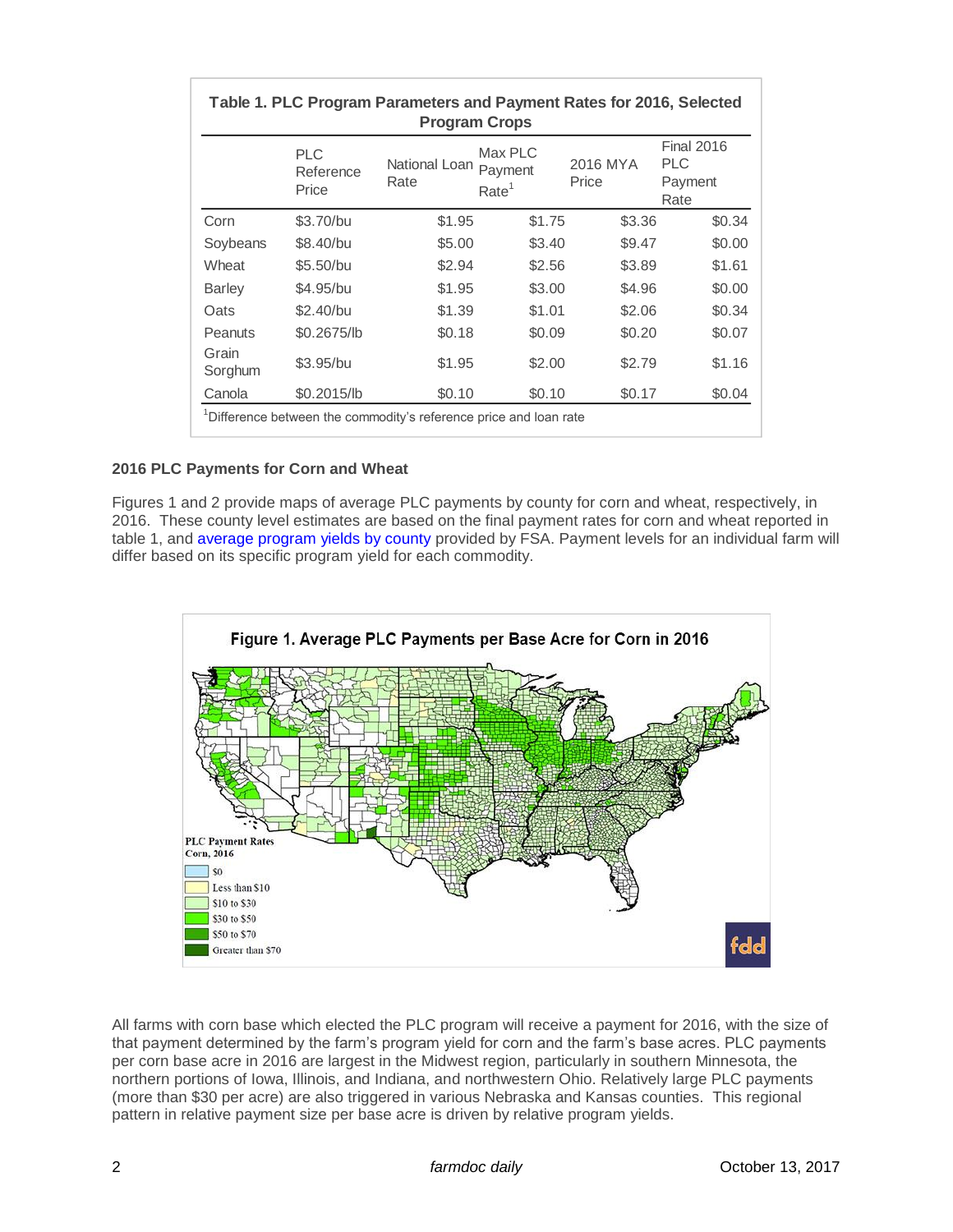

As with corn, all farms with wheat base which elected PLC program coverage will receive a payment for 2016. Areas with larger PLC program yields for wheat will receive larger payments, in many areas exceeding \$50 per base acre. This includes a portion of the Midwest region extending from Missouri to Ohio, and from Wisconsin and Michigan through Kentucky, Tennessee, and parts of eastern Arkansas. Large payments on wheat base will also be received in counties scattered throughout the western portion of the US.

# **Comparison of PLC and ARC-CO Payment Levels per Base Acre in 2016**

Figures 3 and 4 provide maps illustrating the difference between average ARC-CO and average PLC payments per base acre by county for corn and wheat, respectively. The difference reported is equal to each county's ARC-CO payment per base acre less that county's average PLC payment per base acre. Thus, negative values (shown in yellow or red) represent counties where the average PLC payment per base acre exceeds the ARC-CO payment per base acre while positive values (in yellow or green) represent areas where the ARC-CO payment per base acre is larger than the average PLC payment per base acre.

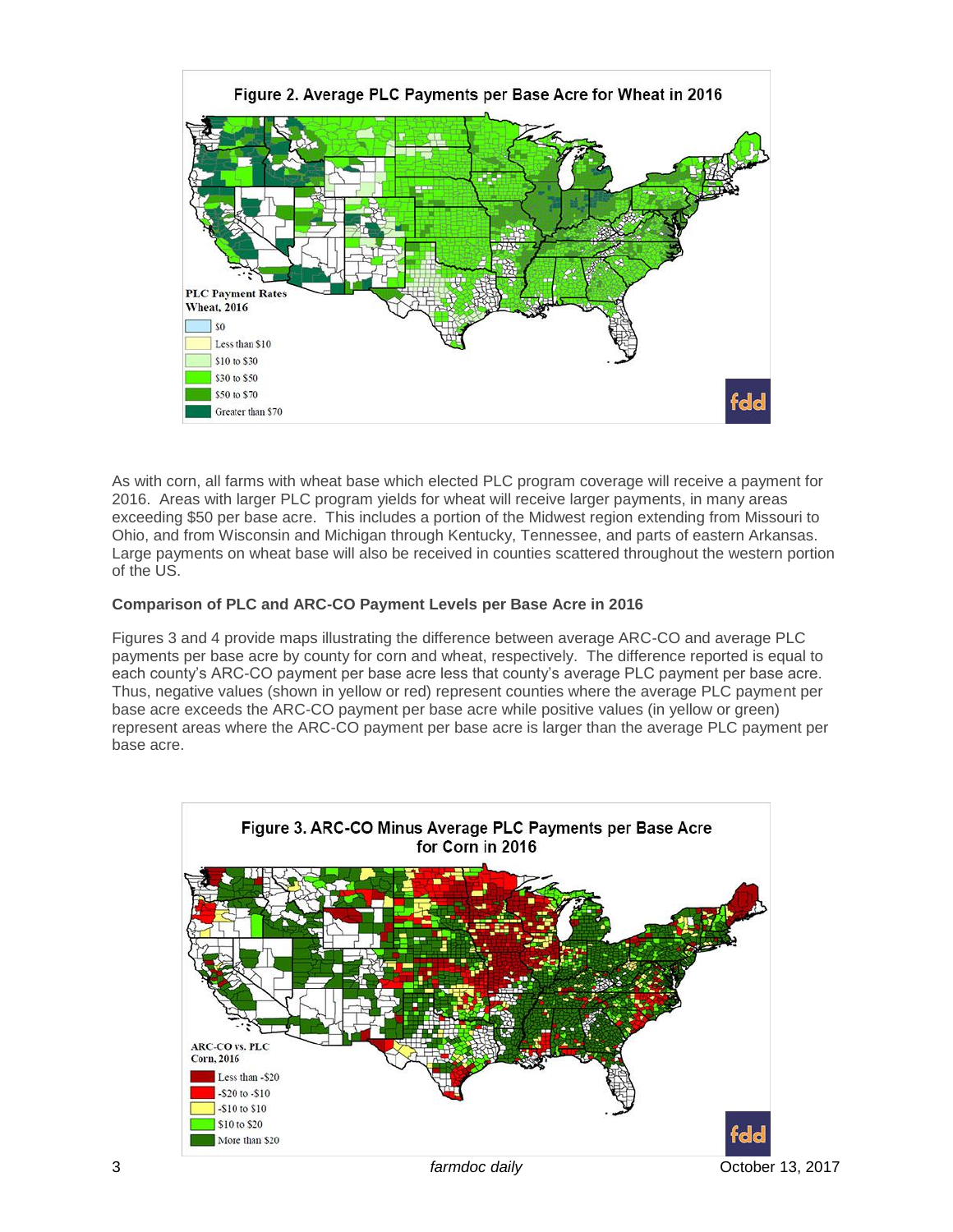Illustrated in figure 3, ARC-CO payments per base acre for corn exceed those from PLC in most of the counties in the western, Great Plains, and southeastern regions of the US. Overall, more than 60% of counties where the ARC and PLC programs are available for corn base will receive an ARC-CO payment that is \$10 per base acre larger than the average PLC payment. The ARC-CO payment per base acre is more than \$20 larger than the average PLC payment per base acre in more than 50% of counties.

In contrast, the majority of counties in the Midwest would receive larger payments from PLC in 2016. Despite low prices, high yields in this region had an offsetting effect on ARC-CO payments in the Midwest. Average PLC payments exceed ARC-CO payments for corn by more than \$10 per base acre in 27% of counties, and by more than \$20 per base acre in 17% of counties.



As shown in figure 4, the vast majority of counties trigger larger PLC payments per base acre for wheat base in 2016. The average PLC payment is more than \$10 larger than the ARC-CO payment in nearly 92% of counties with ARC and PLC programs for wheat base. The average PLC payment is more than \$20 per base acre larger than the ARC-CO payment in more than 57% of the counties. This large payment difference of more than \$20 per base acre captures the main wheat producing areas of the country.

Again, while low wheat prices had the effect of triggering PLC and ARC-CO payments, most wheat producing areas experienced high yield levels, offsetting the price effect for ARC-CO payments. Less than 1% of counties triggered an ARC-CO payment per wheat base acre larger than the average PLC payment.

# **Summary**

Low commodity price levels led to PLC payments being triggered for a number of program crops in 2016, including corn and wheat. The size of PLC payments per base acre vary regionally by the size of PLC program yields for those crops, with larger payments being triggered in areas with larger program yields. This includes the Midwest region for corn, and the Midwest, Great Plains, and Western regions for wheat.

In general, ARC-CO payments on corn base are larger than PLC payments for the majority of counties. However, high corn yields in areas such as the Midwest led to smaller, or zero, ARC-CO payments levels per base acre for 2016. For wheat, farms in the vast majority of counties will receive larger payments per base acre if covered by PLC, with the difference exceeding \$20 per base acre throughout most of the Great Plains and Midwest regions.